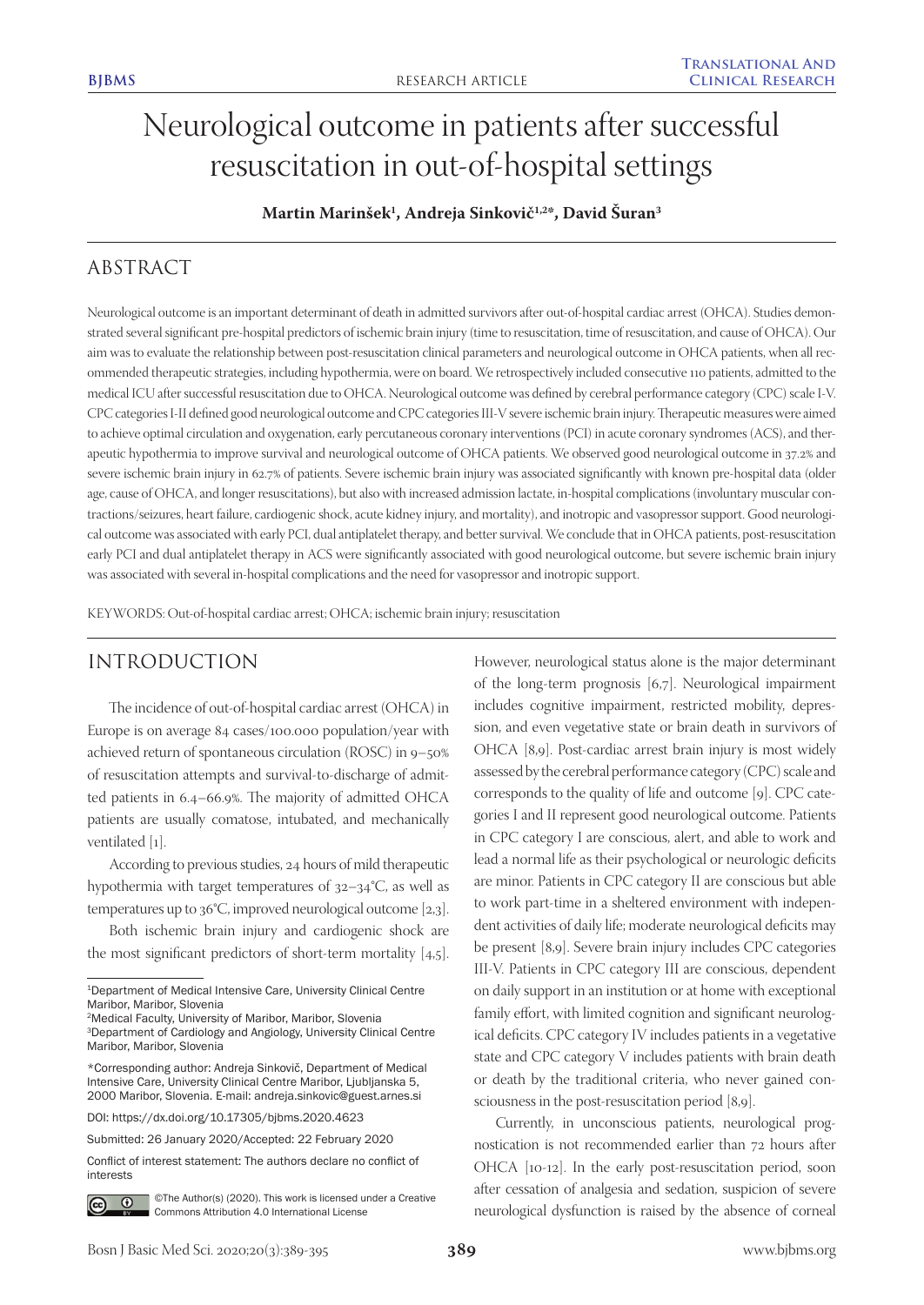and pupillary reflexes, myoclonus within the next few days, epileptic status, registered by electroencephalogram (EEG), diffuse anoxic changes on computed tomography/magnetic resonance (CT/MR), and increased levels of the brain injury markers neuron-specific enolase and protein S-100 [13]. However, according to previous trials, the most significant independent predictors of neurological dysfunction after OHCA are prehospital data such as asystole/pulseless electrical activity (PEA) as the cause of OHCA, long resuscitation time in addition to the absence of corneal and pupillary reflexes, absence of motoric response on admission, adrenalin therapy, metabolic acidosis, and admission arterial PCO<sub>2</sub> < 4.5 kPa [12,14]. Our aim was to evaluate the relationship between clinical parameters of the post-resuscitation period and neurological outcome in OHCA patients, when all recommended therapeutic strategies, including hypothermia, were on board.

# MATERIALS AND METHODS

We retrospectively included 110 patients, successfully resuscitated in the out-of-hospital settings and admitted alive to the Department of Medical Intensive Care Unit (MICU) at the tertiary University Clinical Centre Maribor (Slovenia) from 2014 to 2016 (72.7% men, mean age 65.6  $\pm$  13.8 years, age ≥65 years in 72.7% of patients).

In the out-of-hospital settings, witnesses of OHCA usually activated emergency medical services (EMS) team by calling the emergency number 112 of the emergency communication center. Often, the witness started basic life support in victims of OHCA (chest compressions), until the arrival of the EMS team. The EMS team confirmed the cardiac arrest, and attached the monitor and performed defibrillation in case of ventricular fibrillation (VF) or pulseless ventricular tachycardia (VT). In nonresponders and in case of asystole or PEA, the EMS continued chest compressions and administered adrenalin. In the case of prolonged resuscitation with respiratory arrest the patients were intubated and mechanically ventilated. In case of ROSC, the patients were transported to the MICU. The resuscitation time of the EMS team was registered in minutes.

On arrival, the majority of OHCA patients were comatose, but with palpable pulse, and the majority were intubated and mechanically ventilated [10,11].

After arrival to the MICU, all OHCA patients were monitored by continuous ECG, pulse oximetry, continuous systemic arterial blood pressure, and intermittent central venous pressure measurements. Blood samples were drawn to measure standard laboratory tests. Echocardiography was performed to measure ejection fraction (EF) and left ventricular end-diastolic diameter, and to evaluate valves, possible pericardial effusion or pleural pathologies [10,11].

The goal of post-resuscitation care was to achieve adequate oxygenation by mechanical ventilation (MV), adequate circulation by infusion of fluids, intravenous (IV) vasopressors and/or inotropes and/or mechanical circulatory support by insertion of an intra-aortic balloon pump (IABP) [11]. Post-resuscitation care protocol was in agreement with the guidelines. It included oxygenation targets (SatO<sub>2</sub> 90–95%, arterial pO<sub>2</sub> 8.5–9 kPa, arterial pCO<sub>2</sub> 5–6 kPa, and normal pH), serum lactate <2 mmol/l, ventilation targets (tidal volumes 6–8 ml/ideal body weight), and circulatory targets (mean arterial pressure >70 mmHg, heart rate 60–100/min, and ScvO<sub>2</sub> >70%) [10,11].

We controlled involuntary muscular contractions/seizures by anticonvulsant drugs (benzodiazepines, levetiracetam, and barbiturates), hyperglycemia by short-acting insulin infusion and concomitant blood glucose measurements per  $2-3$  hours with target blood glucose level of 6–11 mmol/l, avoiding hypoglycemia. We controlled arrhythmias by antiarrhythmic drugs [10,11].

Acute coronary syndromes (ACS) were confirmed by standard ECG recordings, patient history, and troponin I measurements, followed by coronary angiography and percutaneous coronary intervention (PCI), if necessary, combined with dual antiplatelet therapy, including acetylsalicylic acid (ASA) and  $P_2$ Y<sub>12</sub> inhibitors [6,11,15].

We started targeted temperature management to prevent ischemic brain injury [2,16]. Target temperatures, measured by urine catheter, were 32–34°C. They were achieved by a rapid infusion of 20–30 ml/kg of cold saline  $(4^{\circ}C)$  over 20–30 minutes. Induction time in patients was approximately 60 minutes. The amount of infused cold saline was adjusted to worsening respiratory failure and/or pulmonary edema if present [6,10,11]. The core temperature of  $32-34$ °C, if reached, was maintained for the next 24 hours by cooled blankets (CritiCool® device, Israel) [6]. Hypothermia was followed by gradual, 6–8 hour, rewarming till normothermia [6,10,11].

The underlying disease of OHCA was categorized as ACS, chronic ischemic coronary heart disease without coronary occlusion or stenosis, or nonischemic heart disease (valvular, cardiomyopathies, pulmonary embolism, and acute heart failure) as assessed by echocardiography and troponin measurements.

Clinical and neurological assessments were performed each day by the treating intensivist. However, prognostic assessment of neurological status was started more than 72 hours after admission by an experienced neurologist, performing neurological clinical examination and additional diagnostics such as EEG and CT/MR. Neurological examination was repeated, if necessary. The most important measure to report neurological outcome was assessment of CPC categories I-V, where CPC categories I and II determined good neurological outcome and CPC categories III-V ischemic brain injury [8,9].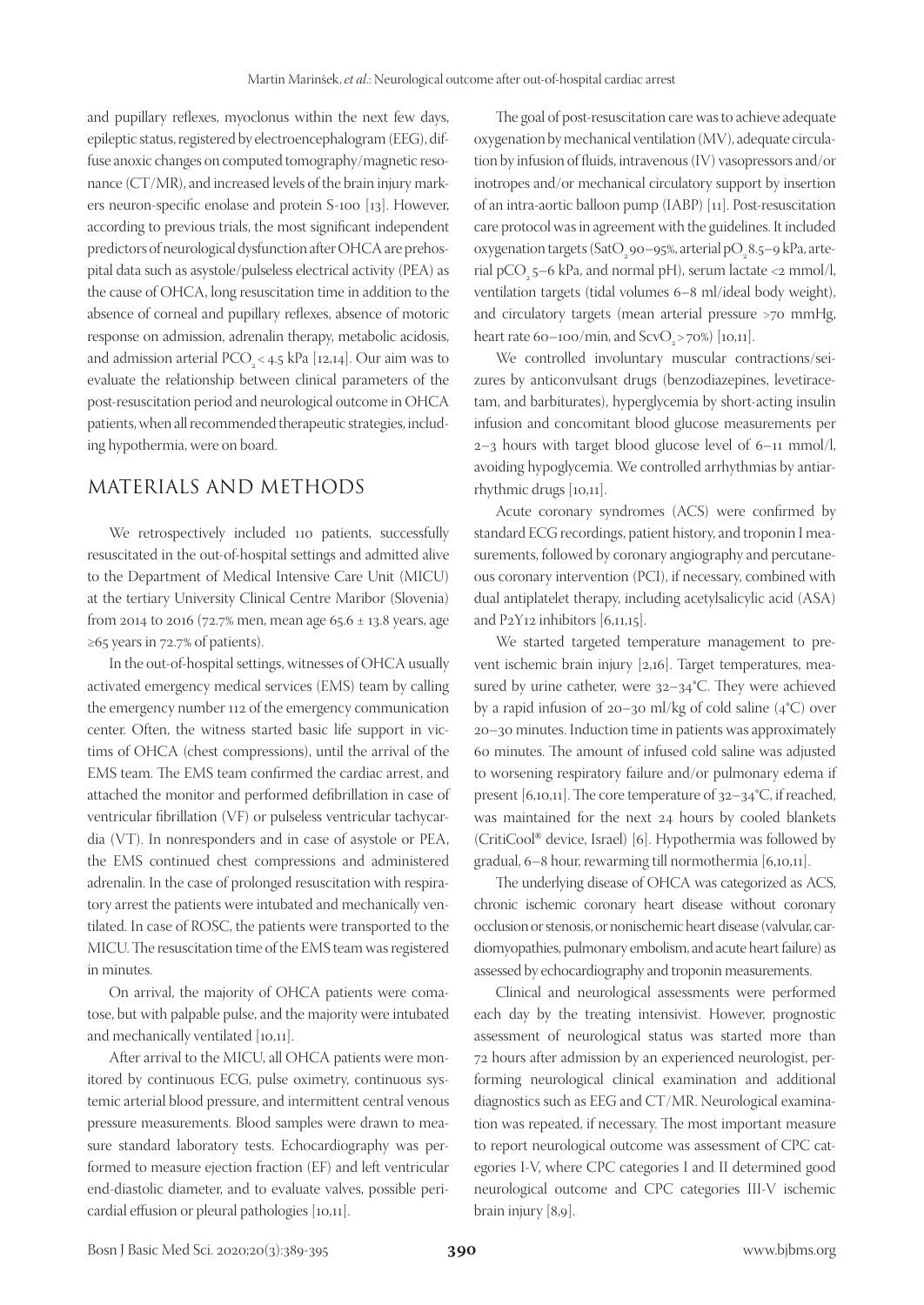Survivors with good neurological outcome were candidates for preventive measures of recurrent cardiac arrest such as implantable cardioverter-defibrillator (ICD), cardiac pacing, ectopic focus ablation, and valve replacement [10,11].

In all the included OHCA patients, we registered age (≥65 years), gender, admission lactate levels (≥6 mmol/L), the incidence of VF/VT or asystole/PEA as the cause of OHCA, resuscitation time ≥20 minutes, admission EF <35%, ACS as the underlying disease, admission and in-hospital MV, in-hospital treatments by PCI, mild therapeutic hypothermia of 32–34°C, and the need for dobutamine, noradrenalin, IABP, and antibiotics. Among in-hospital complications, in addition to CPC categories I-V, we registered the incidence of cardiogenic shock, arrhythmias, bleedings, infections, involuntary muscular contractions/seizures, and acute kidney injury (AKI) at any time of in-hospital stay, as well as in-hospital mortality.

Arrhythmias were registered by continuous ECG monitoring and standard ECG recordings and were classified as atrial, ventricular, or conduction disturbances. Shock was quantified clinically by the need for noradrenalin and/or inotropic support to maintain adequate circulation and systolic function [17]. Infection was defined as the presence of microorganisms in otherwise sterile milieu of the body (blood, cerebrospinal liquor, lung tissue, and urinary tract) with or without clinical symptoms (fever, increased C-reactive protein [CRP], leukocytosis, or leukocytopenia), or with antibiotic administration due to strong clinical suspicion of infection [18].

According to the Thrombolysis In Myocardial Infarction (TIMI) criteria, major bleeding was defined as cerebral or symptomatic bleeding in other locations with a hemoglobin level drop of >50 g/l or the need for ≥2 units of blood product transfusions. Minor bleeding was defined as symptomatic with a hemoglobin level drop 30–50 g/L. Minimal bleeding was defined as symptomatic with a hemoglobin level drop  $<$ 30 g/l [19].

AKI was defined as an increase in serum creatinine of at least 50% within 24–48 hours [20].

In case of complications, patients were treated according to professional protocols by the discretion of the treating physician (e.g., by vasopressors, inotropic agents, MV, IABP, red blood cell transfusions, antibiotics, antiarrhythmic drugs, and pacing) [10,11].

Finally, we compared baseline characteristics, laboratory and clinical data, treatments, and outcome between patients with good neurological outcome (CPC categories I and II) and patients with severe brain injury (CPC categories III-V).

#### Ethical statement

The Institutional Medical Ethics Committee (UKC-KME-02/19) approved the study. As this was a retrospective, single-center observational study, the need for informed consent was waived. Personal data of all the patients were protected according to the Law on personal data protection.

#### Statistical analysis

Statistical analysis was performed using IBM SPSS Statistics for Windows, Version 24.0. (IBM Corp., Armonk, NY, USA). Data are expressed as means ± standard deviations or percentages. Differences between the groups were tested by the two-sided Student's t-test for means ± standard deviations and by the Chi-square test for percentages.

Kaplan–Meier survival plot was employed to analyze association of hospital survival with neurological status on discharge. A value of  $p < 0.05$  was considered statistically significant.

### RESULTS

Baseline clinical data are presented in Table 1. Age ≥65 years was observed in 41.8% of all OHCA patients. The majority of admitted OHCA patients were in coma (87.3%) and mechanically ventilated (87.3%). VF/VT was the cause of OHCA in 63.6% and asystole/PEA in 35.5% of patients. OHCA was witnessed in 73.6% of patients. Resuscitation ≥20 minutes by EMS was observed in 44.5% of cases. On admission, we observed lactate levels  $\geq 6$  mmol/L in 30%, and EF <35%, measured by echocardiography, in 43.6% of cases. We diagnosed ACS on admission in 55.4% of OHCA patients, including ST-elevation myocardial infarction (STEMI) in 43.6% and non-STEMI (NSTEMI) in 11.8%.

TABLE 1. Baseline characteristics

| Baseline characteristics<br>$(\%)$ | Good<br>neurological<br>outcome $(n=41)$ | Brain<br>injury<br>$(n=69)$ | All<br>$(n=110)$ | $\mathbf{p}$ |
|------------------------------------|------------------------------------------|-----------------------------|------------------|--------------|
| Age $\geq 65$ years                | 26.8                                     | 50.7                        | 41.8             | 0.017        |
| Men                                | 75.6                                     | 71                          | 72.7             | 0.668        |
| Witnessed OHCA                     | 80.5                                     | 69.6                        | 73.6             | 0.120        |
| VT/VF                              | 85.4                                     | 50.7                        | 63.6             | < 0.001      |
| Asystole/PEA                       | 14.6                                     | 49.3                        | 36.4             | < 0.001      |
| Resuscitation >20<br>minutes       | 21.9                                     | 57.9                        | 44.5             | 0.001        |
| GCS on admission <6                | 68.3                                     | 98.3                        | 87.3             | < 0.001      |
| Mechanical ventilation             | 68.3                                     | 98.6                        | 87.3             | < 0.001      |
| Lactate $\geq 6$ mmol/l            | 7.3                                      | 43.4                        | 30               | < 0.001      |
| $EF < 35\%$                        | 24.4                                     | 55                          | 43.6             | 0.001        |
| <b>ACS</b>                         | 68.3                                     | 47.8                        | 55.4             | 0.148        |
| <b>STEMI</b>                       | 53.7                                     | 37.7                        | 43.6             | 0.309        |
| <b>NSTEMI</b>                      | 14.6                                     | 10.1                        | 11.8             | 0.763        |

OHCA: Out-of-hospital cardiac arrest; VT: Ventricular tachycardia; VF: Ventricular fibrillation; PEA: Pulseless electrical activity; GCS: Glasgow coma scale; EF: Ejection fraction; ACS: Acute coronary syndromes; STEMI: ST-elevation myocardial infarction; NSTEMI: Non-ST-elevation myocardial infarction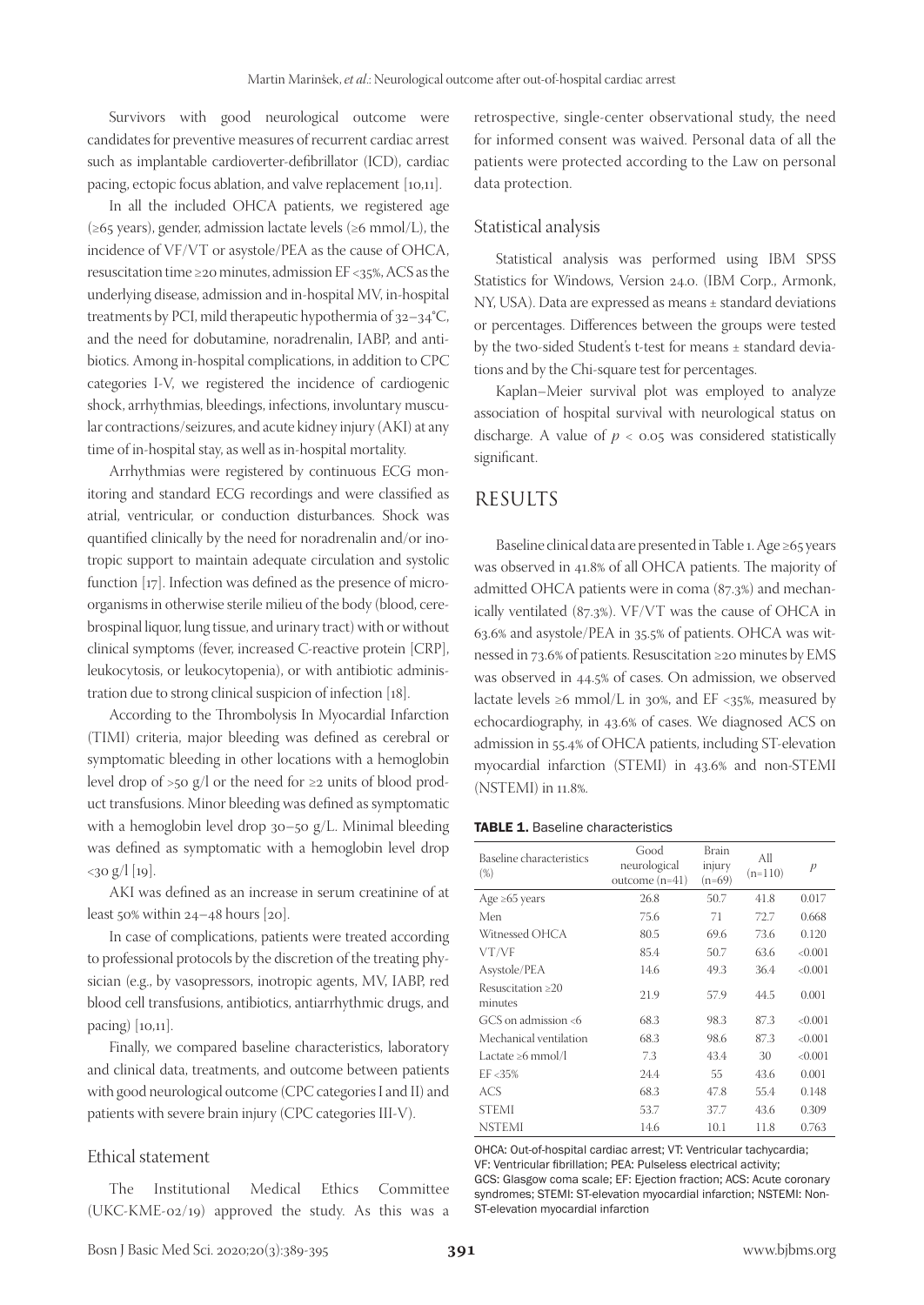In-hospital treatments are listed in Table 2. We reached target temperatures of 32–34°C by mild therapeutic hypothermia within the first few hours in 71.8% and performed PCI in 40% of cases; OHCA patients received IV noradrenalin infusion in 75.5%, IV inotropic support in 42.7% (dobutamine in 29.1% and levosimendan in 18.2%), IABP in 3.6%, antibiotics in 76.4%, and in-hospital MV in 88.2% of cases.

In-hospital complications are presented in Table 3. We observed bleedings in 10%, infection in 70.9%, AKI in 32.7%, involuntary muscular contractions/seizures in 27.2%, in-hospital heart failure of Killip classes II-IV in 82.7%, cardiogenic shock in 75.5%, arrhythmias in 32.7%, and severe ischemic brain injury (CPC categories III-V) in 62.7% of cases, whereas good neurological outcome in 37.3% of OHCA patients and in-hospital mortality in 51.8%.

Severe brain injury (CPC categories III-V) in comparison to good neurological outcome (CPC categories I-II) in OHCA patients was associated significantly more likely with age  $\geq 65$  years, asystole/PEA as the cause of OHCA, resuscitation ≥20 minutes, MV on admission and during in-hospital stay, admission lactate ≥6 mmol/l, EF <35%, and Glasgow Coma Scale (GCS) <6 (Table 1). OHCA patients with severe brain injury (CPC categories III-V) in comparison to patients with good neurological outcome (CPC categories I-II) were significantly more likely treated in the MICU by vasopressors,

#### TABLE 2. In-hospital treatments

| Treatments (%)            | Good<br>neurological<br>outcome $(n=41)$ | Brain<br>injury<br>$(n=69)$ | All<br>$(n=110)$ | p       |
|---------------------------|------------------------------------------|-----------------------------|------------------|---------|
| Hypothermia <34°C         | 63.4                                     | 76.8                        | 71.8             | 0.077   |
| <b>PCI</b>                | 53.7                                     | 31.9                        | 40               | 0.043   |
| Noradrenalin              | 56.1                                     | 87                          | 75.5             | < 0.001 |
| Inotropic support         | 22                                       | 55.1                        | 42.7             | 0.001   |
| Dobutamine                | 7.3                                      | 42                          | 29.1             | < 0.001 |
| Levosimendan              | 17.1                                     | 18.8                        | 18.2             | 1.000   |
| Intra-aortic balloon pump | 2.4                                      | 4.3                         | 3.6              | 1.000   |
| Mechanical ventilation    | 70.7                                     | 98.6                        | 88.2             | < 0.001 |
| ASA                       | 80.5                                     | 56.5                        | 65.5             | 0.013   |
| $P_2Y_{12}$ inhibitors    | 68.3                                     | 26.1                        | 41.8             | < 0.001 |
| Antibiotics               | 70.7                                     | 79.7                        | 76.4             | 0.354   |

PCI: Percutaneous coronary intervention; ASA: Acetylsalicylic acid

#### TABLE 3. In-hospital complications

| Complications (%)                                         | Good<br>neurological<br>outcome $(n=41)$ | <b>Brain</b><br>injury<br>(n=69) | All<br>$(n=110)$ | p       |
|-----------------------------------------------------------|------------------------------------------|----------------------------------|------------------|---------|
| Bleedings                                                 | 2.4                                      | 14.5                             | 10.1             | 0.053   |
| Infection                                                 | 73.2                                     | 69.6                             | 70.9             | 0.829   |
| Acute kidney injury                                       | 9.7                                      | 46.3                             | 32.7             | < 0.001 |
| Arrhythmias                                               | 39                                       | 29                               | 32.7             | 0.300   |
| Involuntary muscular<br>contractions/seizures             | 9.7                                      | 37.7                             | 27.2             | < 0.001 |
| Heart failure (Killip)<br>$\text{classes} \geq \text{II}$ | 56.1                                     | 98.6                             | 82.7             | 0.001   |
| Cardiogenic shock                                         | 56.1                                     | 87.0                             | 75.5             | < 0.001 |
| In-hospital mortality                                     | 4.9                                      | 79.7                             | 51.8             | < 0.001 |

inotropic support by dobutamine, and more likely by MV. There was no significant difference in the use of therapeutic hypothermia between patients with and without brain injury (Table 2). In elderly  $(\geq 65$  years of age) and younger OHCA patients, hypothermia of 32–34°C was achieved at a similar rate (73.9% vs. 70%).

Severe brain injury (CPC categories III-V) in comparison to good neurological outcome (CPC categories I-II) in OHCA patients was associated significantly with AKI, involuntary muscular contractions/seizures, heart failure, in particularly shock, and hospital mortality (Table 2).

Good neurological outcome was associated significantly with VT/VF as the immediate cause of OHCA, treatment by PCI, ASA and  $P_2Y_{12}$  inhibitors, and less likely with complications and treatment by inotropic and vasopressor support (Table 1-3).

Kaplan–Meier survival plot is displayed in Figure 1. At censoring, 95.1% of OHCA patients with good neurological outcome were alive at hospital discharge compared with 20.3% of those with ischemic brain injury ( $log$ -rank  $p < 0.0015$ ).

# DISCUSSION

In our retrospective analysis of OHCA patients, who were admitted alive to the MICU, we observed severe ischemic brain injury (CPC categories III-V) in 62.7% and good neurological outcome in 37.3% of cases. Ischemic brain injury was associated significantly with asystole/PEA as the cause of OHCA, resuscitation ≥20 minutes, age ≥65 years, admission



FIGURE 1. Kaplan-Meier survival curves in patients with ischemic brain injury and good neurological outcome after OHCA. Kaplan–Meier survival plot in green represents survival with ischemic brain injury and in blue survival with good neurological outcome. At censoring, 95.1% of OHCA patients with good neurological outcome were alive at hospital discharge compared with 20.3% of those with ischemic brain injury (log-rank *p* < 0.0015). OHCA: Out-of-hospital cardiac arrest.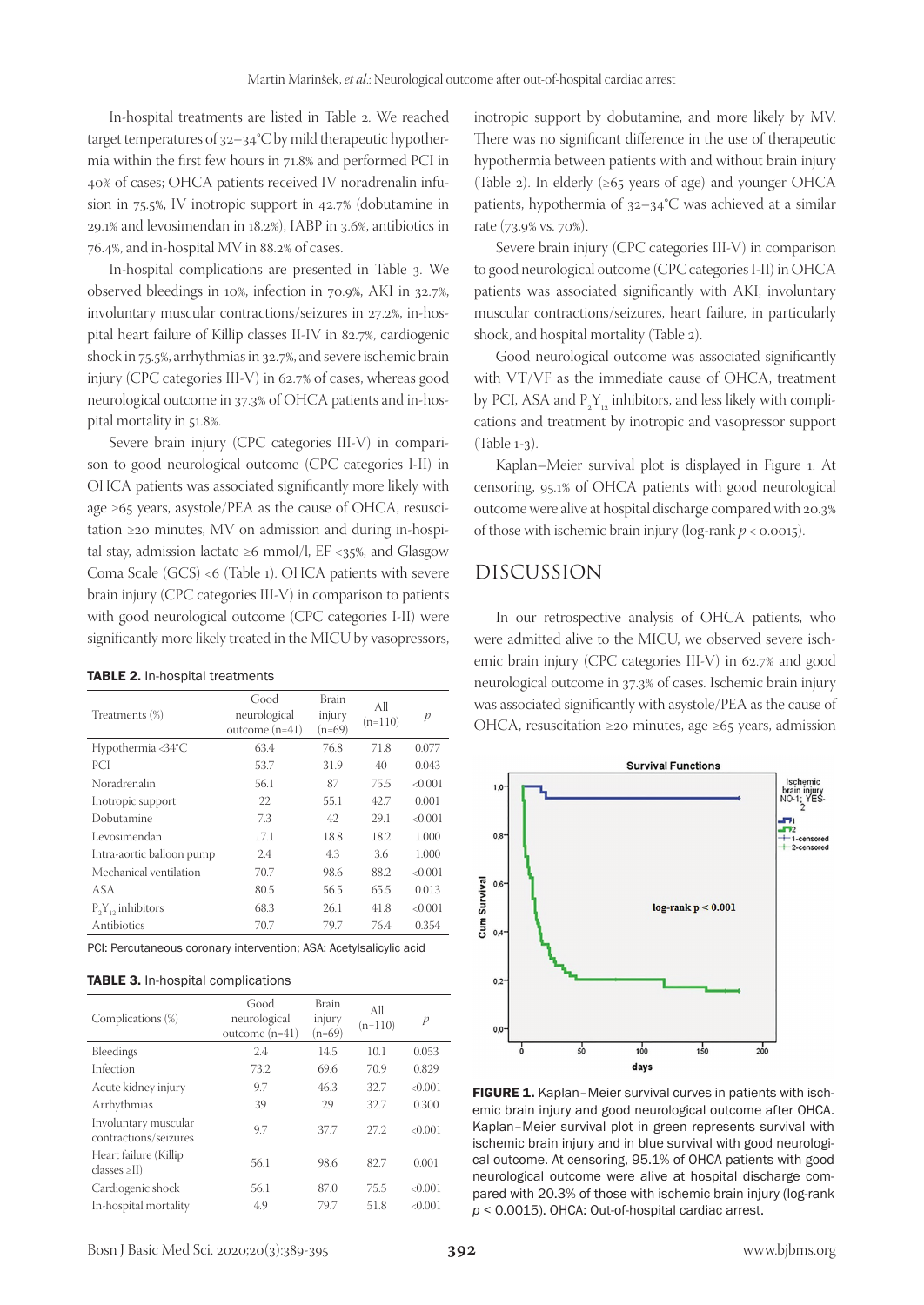EF <35% and lactate ≥6 mmol/L, GCS <6, involuntary muscular contractions/seizures, and with cardiogenic shock. Good neurological outcome was associated significantly with PCI treatment, and the use of ASA and  $P_2Y_{12}$  inhibitors.

According to the EuReCa ONE study, only approximately 5% of patients gained full neurological recovery [1]. In the last decade in our environment, approximately 50% of OHCA patients, who were resuscitated, gained ROSC in the out-of-hospital settings [6,21]. Their overall good neurological outcome was achieved in approximately 13% cases between 2001 and 2004 and in 17% cases between 2011 and 2013 [6,21]. In the present retrospective analysis from 2014 to 2016, 37.3% of OHCA patients with ROSC on admission to the MICU gained full neurological recovery, which represents overall good neurological outcome in 18% of cases.

In OHCA patients admitted alive to the MICU, previous studies demonstrated that adequate post-resuscitation care, including the maintenance of adequate circulation, ventilation, oxygenation, and early treatment of ACS by PCI in addition to therapeutic hypothermia, has a significant potential to decrease the incidence of ischemic brain injury [15,22]. Therefore, these measures are implemented in the contemporary guidelines for post-resuscitation care and were fulfilled in our patients as well [10,11].

Severe ischemic brain injury, usually categorized as CPC III-V, is a major determinant of long-term prognosis in OHCA patients. Among post-resuscitation care measures, therapeutic hypothermia has the potential to prevent it, according to previous studies [2,16]. Therapeutic hypothermia, which is incorporated in post-resuscitation care of OHCA patients, exerts several benefits at the cellular level. It reduces cerebral metabolism and lactate production; it reduces oxygen demand, improves cerebral energy stores and the use of glucose; and it decreases inflammation and production of free radicals [7].

In our OHCA patients, induction of hypothermia was started within the first few hours of in-hospital stay, most preferably within the first 1–2 hours. Hypothermia of 32–34°C was achieved in 71.8% of all OHCA patients, less in those with very early gain of consciousness and early death. Between patients with good and adverse neurological outcome, we did not observe any significant differences in the achieved target temperatures 32–34°C. This finding is in agreement with a large study demonstrating that therapeutic normothermia or temperature control at 36°C may be equally effective as hypothermia at 32–34°C in long-term regarding neurological outcomes in brain injury [3,23]. On the other hand, the interaction of different variables such as age and/or other unidentified processes determine the magnitude by which hypothermia increases the activation of cold stress molecules in biological systems, which alter brain physiology during therapeutic hypothermia. Therapeutic hypothermia is robustly influenced

by age and is beneficial more in younger patients in addition to other therapeutic measures in the ICU [23].

Brain tissue is particularly vulnerable not only to ischemia during OHCA but also to secondary injury occurring in post-resuscitation period, due to imbalance in post-resuscitation cerebral oxygen delivery and microcirculatory reperfusion injury, endothelial dysfunction, free radical formation, and intracellular calcium accumulation [7].

Ischemic brain injury is a multifactorial complication in OHCA patients admitted to the MICU alive. Studies demonstrated that a strong predictor of good neurological outcome and survival was VF/VT as the immediate cause of OHCA, in addition to cardiac etiology of VF/VT and resuscitation <20 minutes [14]. In our patients, coronary artery disease was the most frequent etiology, in particular, ACS in patients with good neurological outcome.

Another study demonstrated that unfavorable versus favorable neurological outcomes were associated with multiorgan failure syndrome on admission and during in-hospital stay, but independent predictors of unfavorable neurological outcome were MV on admission, high admission Simplified Acute Physiology Score (SAPS) II score, and neurological dysfunction on admission [24]. In our OHCA patients with ischemic brain injury, we observed significantly more likely the use of noradrenalin, dobutamine and MV, reflecting respiratory and cardiovascular failure in these patients. In addition, admission EF <35% was significantly associated with ischemic brain injury, reflecting acute systolic myocardial dysfunction in this subset of OHCA patients.

Involuntary muscular contractions/seizures were associated with ischemic brain injury as well. If present, EEG was recorded. In the case of epileptogenic EEG activity, antiepileptic drugs were added (levetiracetam IV, benzodiazepines IV, and barbiturates IV) until cessation to prevent secondary brain injury [10,11,13]. In addition, CT scans were performed to exclude or confirm morphological changes such as brain edema, bleedings, and localized or generalized brain hypoperfusion.

According to previous studies, good neurological outcome is more likely in early EEG reactivity, adequate EEG responses to auditory stimuli, and absence of abnormalities on CT/MR within 1 week of ROSC [10,11,13].

Several studies stressed the importance of underlying cardiac disease. In more than 50% of our OHCA patients, ACS was the underlying disease. ACS was more likely, though nonsignificantly, observed in patients with good neurological outcome in comparison to those with ischemic brain injury. However, good neurological outcome was more likely when PCI and dual antiplatelet therapy were used.

In addition,  $EF < 35\%$ , which was associated with ischemic brain injury, may have been the consequence of prior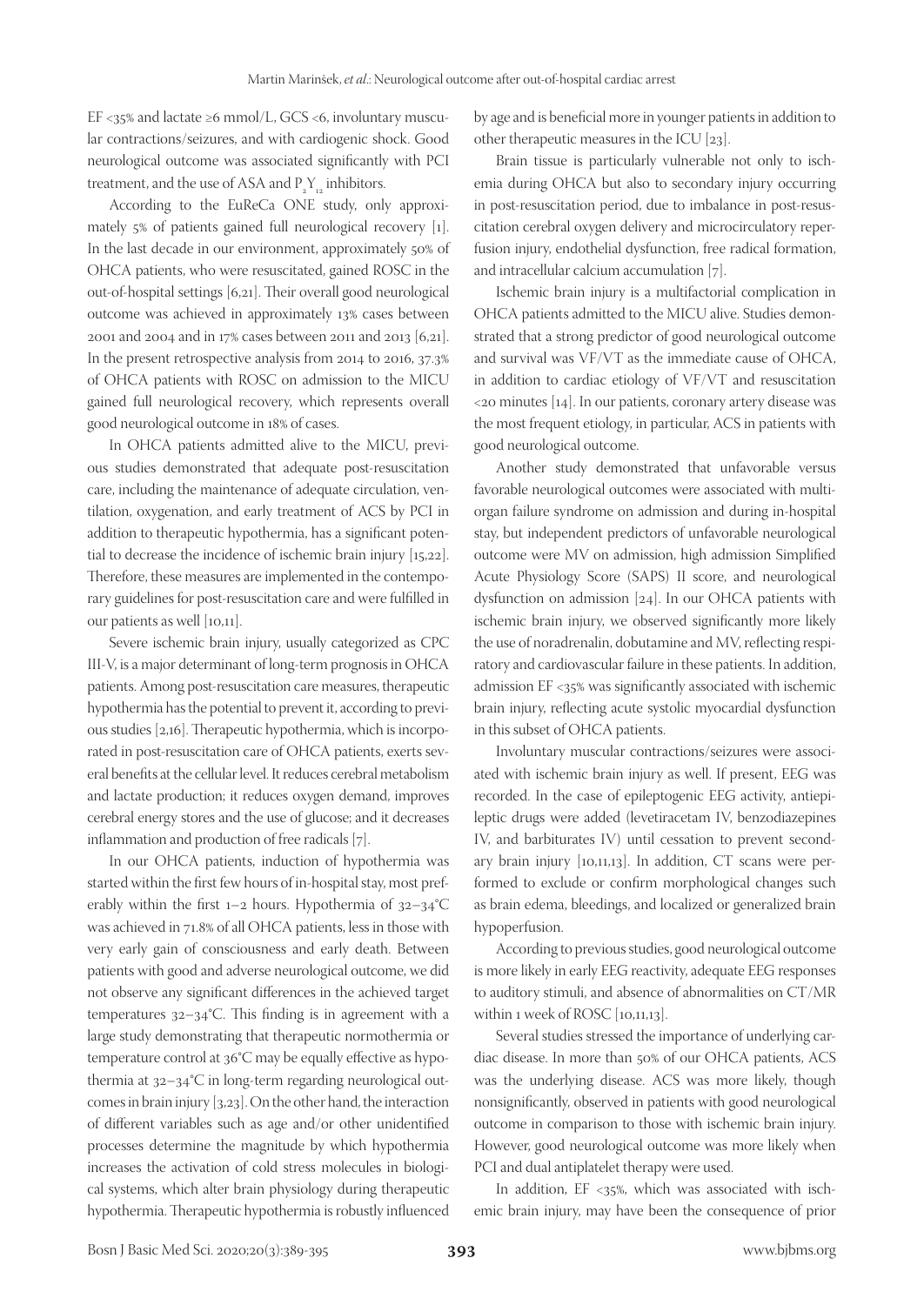chronic cardiac disease and also acute systolic dysfunction or cardiogenic shock due to global myocardial hypoperfusion during OHCA, as well as of ACS and reperfusion injury in the post-resuscitation period.

Among the significant limitations of our study is its retrospective nature. However, the data originate from real life. We also observed that hypothermia of 32–34°C was not achieved in nearly 30% of OHCA patients – mainly due to early death, or early improvement of neurological status. However, therapeutic hypothermia was performed on the top of other recommended therapeutic strategies, aimed to optimize oxygenation, circulation, cardiac function, and early treatment of ACS. Our data confirmed the significant role of neurological outcome in the survival of OHCA patients.

# CONCLUSION

We conclude that early and optimal post-resuscitation care is important in improving the neurological outcome of OHCA patients and should include 24 hours of target temperature management – at least target temperatures <36°C. Our results did not confirm the significant role of hypothermia between 32°C and 34°C for the neurological outcomes, but did indicate the role of other therapeutic strategies such as the early treatment of ACS by PCI and dual antiplatelet therapy. We also confirm the role of older age, the cause of OHCA, cardiac dysfunction, and involuntary muscular contractions/ seizures during in-hospital stay. Further studies are needed to elucidate the role of age in therapeutic hypothermia in OHCA patients.

## ACKNOWLEDGMENTS

The authors thank medical students Novak KM and Martincic M for the help in collecting the data.

# REFERENCES

- [1] Gräsner JT, Lefering R, Koster RW, Masterson S, Böttiger BW, Herlitz J, et al. EuReCa ONE-27 nations, one Europe, one registry: A prospective one month analysis of out-of-hospital cardiac arrest outcomes in 27 countries in Europe. Resuscitation 2016;105:188-95. https://doi.org/10.3410/f.726436475.793561327.
- [2] Bernard SA, Gray TW, Buist MD, Jones BM, Silvester W, Gutteridge G, et al. Treatment of comatose survivors of out-of-hospital cardiac arrest with induced hypothermia. N Engl J Med 2002;346(8):557-63. https://doi.org/10.1056/nejmoa003289.
- [3] Nielsen N, Wetterslev J, Cronberg T, Erlinge D, Gasche Y, Hassager C, et al. Targeted temperature management at 33°C versus 36°C after cardiac arrest. N Engl J Med 2013;369(23):2197-206. https://doi.org/10.1056/nejmoa1310519.
- [4] Lemiale V, Dumas F, Mongardon N, Giovanetti O, Charpentier J, Chiche JD, et al. Intensive care unit mortality after cardiac arrest: The relative contribution of shock and brain injury in a large cohort. Intensive Care Med 2013;39(11):1972-80.

https://doi.org/10.1007/s00134-013-3043-4.

- [5] Jentzer JC, Chonde MD, Dezfulian C. Myocardial dysfunction and shock after cardiac arrest. Biomed Res Int 2015;2015:314796. https://doi.org/10.1155/2015/314796.
- [6] Sinkovič A, Markota A, Marinšek M, Svenšek F. Independent predictors of 6-month mortality in patients successfully resuscitated for out-of-hospital cardiac arrest: Observational retrospective single center study. Biomed Res Int 2018;2018:9736763. https://doi.org/10.1155/2018/9736763.
- [7] Sekhon MS, Ainslie PN, Griesdale DE. Clinical pathophysiology of hypoxic ischemic brain injury after cardiac arrest: A "two-hit" model. Crit Care 2017;21(1):90. https://doi.org/10.1186/s13054-017-1670-9.
- [8] Ajam K, Gold LS, Beck SS, Damon S, Phelps R, Rea TD. Reliability of the cerebral performance category to classify neurological status among survivors of ventricular fibrillation arrest: A cohort study. Scand J Trauma Resusc Emerg Med 2011;19:38. https://doi.org/10.1186/1757-7241-19-38.
- [9] Safar P. Resuscitation after brain ischemia. In: Grenvik A, Safar P, editros. Brain Failure and Resuscitation. New York: Churchill Livingstone; 1981. p. 155-84.
- [10] Nolan JP, Neumar RW, Adrie C, Aibiki M, Berg RA, Böttiger BW, et al. Post-cardiac arrest syndrome: epidemiology, pathophysiology, treatment, and prognostication. A Scientific Statement from the International Liaison Committee on Resuscitation; the American Heart Association Emergency Cardiovascular Care Committee; the Council on Cardiovascular Surgery and Anesthesia; the Council on Cardiopulmonary, Perioperative, and Critical Care; the Council on Clinical Cardiology; the Council on Stroke. Resuscitation 2008;79(3):350-79.

https://doi.org/10.1016/j.resuscitation.2008.09.017.

- [11] Nolan JP, Soar J, Cariou A, Cronberg T, Moulaert VR, Deakin CD, et al. European Resuscitation Council and European Society of Intensive Care Medicine Guidelines for Post-resuscitation Care 2015: Section 5 of the European Resuscitation Council Guidelines for Resuscitation 2015. Resuscitation 2015;95:202-22. https://doi.org/10.1016/j.resuscitation.2015.07.018.
- [12] Martinell L, Nielsen N, Herlitz J, Karlsson T, Horn J, Wise MP, et al. Early predictors of poor outcome after out-of-hospital cardiac arrest. Crit Care 2017;21(1):96. https://doi.org/10.1186/s13054-017-1677-2.
- [13] Sandroni C, D'Arrigo S, Nolan JP. Prognostication after cardiac arrest. Crit Care 2018;22(1):150. https://doi.org/10.1186/s13054-018-2060-7.
- [14] Wibrandt I, Norsted K, Schmidt H, Schierbeck J. Predictors for outcome among cardiac arrest patients: The importance of initial cardiac arrest rhythm versus time to return of spontaneous circulation, a retrospective cohort study. BMC Emerg Med 2015;15:3. https://doi.org/10.1186/s12873-015-0028-3.
- [15] Kozinski M, Pstragowski K, Kubica JM, Fabiszak T, Kasprzak M, Kuffel B, et al. ACS network-based implementation of therapeutic hypothermia for the treatment of comatose out-of-hospital cardiac arrest survivors improves clinical outcomes: The first European experience. Scand J Trauma Resusc Emerg Med 2013;21:22. https://doi.org/10.1186/1757-7241-21-22.
- [16] Hypothermia after Cardiac Arrest Study Group. Mild therapeutic hypothermia to improve the neurologic outcome after cardiac arrest. N Engl J Med 2002;346(8):549-56. https://doi.org/10.1093/med/9780190467654.003.0001.
- [17] Vincent JL, De Backer D. Circulatory shock. N Engl J Med 2013;369(18):1726-34.

https://doi.org/10.1056/NEJMra1208943.

- [18] Singer M, Deutschman CS, Seymour CW, Shankar-Hari M, Annane D, Bauer M, et al. The third international consensus definitions for sepsis and septic shock (sepsis-3). JAMA 2016;315(8):801-10. https://doi.org/10.1001/jama.2016.0288.
- [19] Mehran R, Rao SV, Bhatt DL, Gibson CM, Caixeta A, Eikelboom J, et al. Standardized bleeding definitions for cardiovascular clinical trials: A consensus report from the Bleeding Academic Research Consortium. Circulation 2011;123(23):2736-47.